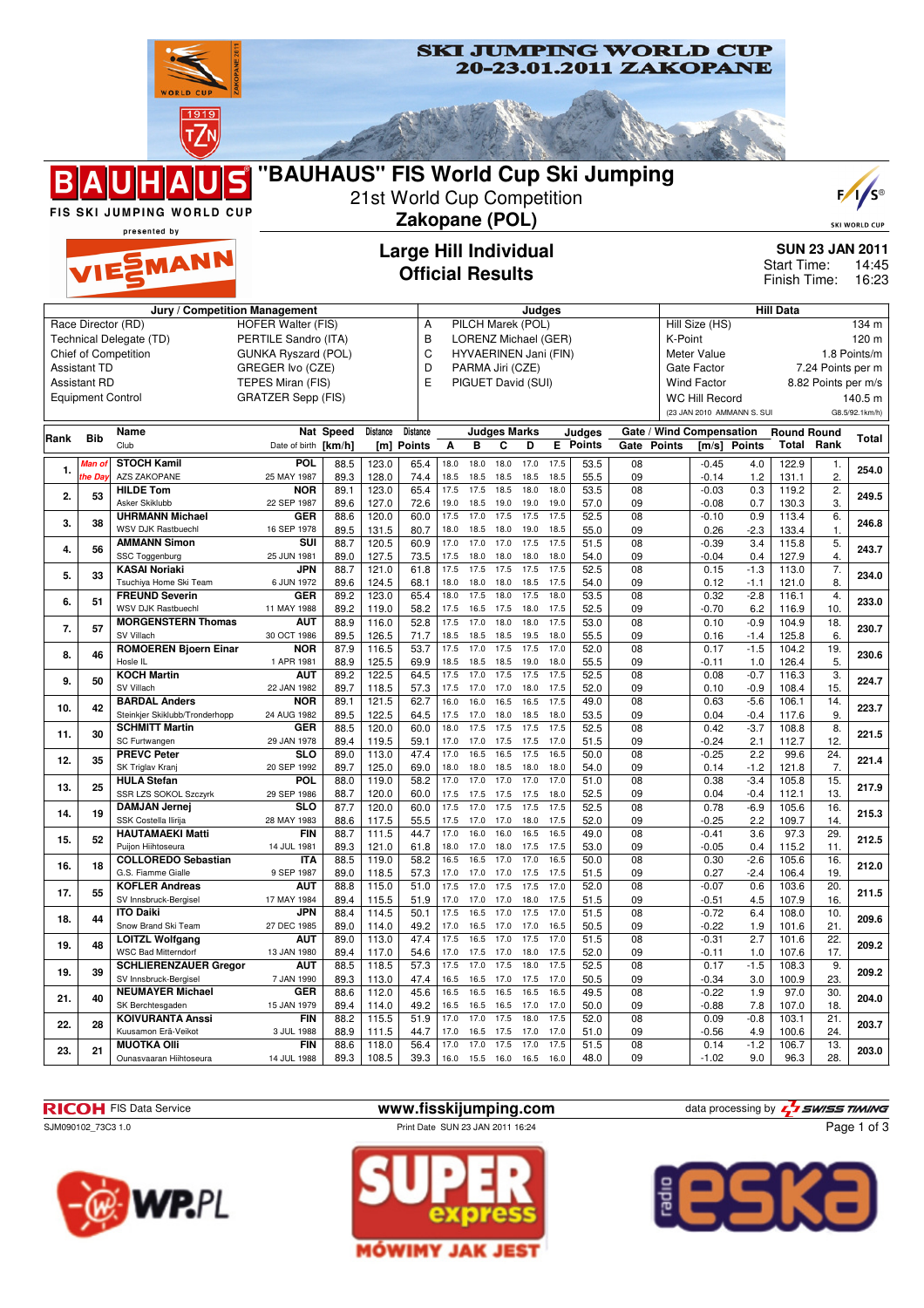





SKI WORLD CUP

presented by

**EMANN** 

Β

## **Large Hill Individual Official Results**

**SUN 23 JAN 2011** 14:45 16:23 Start Time: Finish Time:

|           |                                        | Name                                             |                           | Nat Speed    | Distance       | Distance     |              |              | <b>Judges Marks</b> |              |              | Judges          |          | Gate / Wind Compensation |                 |                | <b>Round Round</b> |            |       |
|-----------|----------------------------------------|--------------------------------------------------|---------------------------|--------------|----------------|--------------|--------------|--------------|---------------------|--------------|--------------|-----------------|----------|--------------------------|-----------------|----------------|--------------------|------------|-------|
| Rank      | <b>Bib</b>                             | Club                                             | Date of birth             | [km/h]       |                | [m] Points   | Α            | в            | C                   | D            |              | <b>E</b> Points | Gate     | <b>Points</b>            | [m/s]           | <b>Points</b>  | Total              | Rank       | Total |
| 24.       | 23                                     | <b>TEPES Jurij</b>                               | $\overline{\text{SLO}}$   | 88.9         | 119.5          | 59.1         | 17.5         | 17.5         | 17.5                | 17.5         | 17.5         | 52.5            | 08       |                          | 0.52            | $-4.6$         | 107.0              | 12.        | 202.6 |
|           |                                        | SD Dolomiti                                      | 14 FEB 1989               | 89.9         | 112.0          | 45.6         | 17.0         | 16.5         | 17.0                | 17.5         | 16.5         | 50.5            | 09       |                          | 0.06            | $-0.5$         | 95.6               | 29.        |       |
| 25.       | 22                                     | <b>SEDLAK Borek</b>                              | <b>CZE</b>                | 88.2         | 119.5          | 59.1         | 17.5         | 17.5         | 17.0                | 17.5         | 17.0         | 52.0            | 08       |                          | 1.34            | $-11.8$        | 99.3               | 25.        | 200.9 |
|           |                                        | Dukla Liberec                                    | 15 JUN 1981               | 89.1         | 114.5          | 50.1         | 17.0         | 16.5         | 17.5                | 17.5         | 17.0         | 51.5            | 09       |                          | 0.00            | 0.0            | 101.6              | 21.        |       |
| 25.       | 20                                     | <b>HLAVA Lukas</b><br>Dukla Liberec              | <b>CZE</b><br>10 SEP 1984 | 88.6<br>89.5 | 114.5<br>116.5 | 50.1<br>53.7 | 17.0<br>17.5 | 16.5<br>17.0 | 16.5<br>17.0        | 17.5<br>17.5 | 17.0<br>17.0 | 50.5<br>51.5    | 08<br>09 |                          | 0.26<br>0.30    | $-2.3$         | 98.3<br>102.6      | 28.<br>20. | 200.9 |
|           |                                        | <b>FETTNER Manuel</b>                            | <b>AUT</b>                | 88.4         | 113.0          | 47.4         | 17.0         | 16.5         | 17.0                | 17.5         | 17.5         | 51.5            | 08       |                          | $-0.01$         | $-2.6$<br>0.1  | 99.0               | 27.        |       |
| 27.       | 49                                     | SV Innsbruck-Bergisel                            | 17 JUN 1985               | 88.9         | 112.5          | 46.5         | 16.5         | 16.5         | 16.5                | 16.5         | 16.5         | 49.5            | 09       |                          | $-0.38$         | 3.4            | 99.4               | 25.        | 198.4 |
|           |                                        | <b>HOCKE Stephan</b>                             | <b>GER</b>                | 88.7         | 116.0          | 52.8         | 16.0         | 16.5         | 15.0                | 16.0         | 16.5         | 48.5            | 08       |                          | 0.24            | $-2.1$         | 99.2               | 26.        |       |
| 28.       | 34                                     | <b>WSV Schmiedefeld</b>                          | 20 OCT 1983               | 89.2         | 113.0          | 47.4         | 17.0         | 16.5         | 17.0                | 17.0         | 16.5         | 50.5            | 09       |                          | 0.09            | $-0.8$         | 97.1               | 27.        | 196.3 |
| 29.       | $\overline{7}$                         | <b>BYRT Tomasz</b>                               | POL                       | 88.3         | 116.0          | 52.8         | 17.0         | 16.5         | 17.0                | 17.5         | 16.5         | 50.5            | 08       |                          | 0.20            | $-1.8$         | 101.5              | 23.        | 194.6 |
|           |                                        | KS Wisla Ustronianka                             | 25 JAN 1993               | 88.9         | 111.5          | 44.7         | 16.5         | 16.5         | 16.5                | 17.0         | 16.5         | 49.5            | 09       |                          | 0.13            | $-1.1$         | 93.1               | 30.        |       |
| 30.       | 31                                     | <b>CHEDAL Emmanuel</b>                           | <b>FRA</b>                | 88.8         | 123.5          | 66.3         | 10.5         | 10.5         | 10.5                | 10.5         | 10.0         | 31.5            | 08       |                          | 1.12            | $-9.9$         | 87.9               | #38.       | 186.3 |
|           |                                        | <b>SC Courchevel</b><br><b>ZYLA Piotr</b>        | 15 JAN 1983<br>POL        | 89.3<br>88.4 | 110.5          | 42.9         | 17.0         | 16.5         | 16.5                | 17.0<br>17.5 | 17.0         | 50.5<br>52.5    | 09<br>08 |                          | $-0.57$<br>1.13 | 5.0            | 98.4<br>107.9      | 26.        |       |
| 31.       | 16                                     | KS Wisla Ustronianka                             | 16 JAN 1987               | 89.0         | 123.0<br>101.0 | 65.4<br>25.8 | 18.0<br>15.0 | 17.5<br>15.0 | 17.5<br>15.5        | 15.5         | 17.5<br>15.5 | 46.0            | 09       |                          | $-0.54$         | $-10.0$<br>4.8 | 76.6               | 11.<br>31. | 184.5 |
|           |                                        | <b>MALYSZ Adam</b>                               | <b>POL</b>                | 88.7         | 120.0          | 60.0         | 10.5         | 9.5          | 10.0                | 10.5         | 10.0         | 30.5            | 08       |                          | $-0.17$         | 1.5            | 92.0               | #34.       |       |
| 32.       | 54                                     | KS Wisla, Ustronianka                            | 3 DEC 1977                |              | <b>DNS</b>     |              |              |              |                     |              |              |                 |          |                          |                 |                |                    |            | 92.0  |
|           |                                        |                                                  |                           |              |                |              |              |              |                     |              |              |                 |          |                          |                 |                |                    |            |       |
|           |                                        | not qualified for final round                    |                           |              |                |              |              |              |                     |              |              |                 |          |                          |                 |                |                    |            |       |
| 33.       | 15                                     | <b>SLIZ Rafal</b>                                | <b>POL</b>                | 88.5         | 116.5          | 53.7         | 16.5         | 16.0         | 16.0                | 17.0         | 17.0         | 49.5            | 08       |                          | 0.77            | $-6.8$         | 96.4               | 31.        | 96.4  |
|           | <b>AZS AWF Katowice</b>                | 11 JUL 1983                                      |                           |              |                |              |              |              |                     |              |              |                 |          |                          |                 |                |                    |            |       |
| 34.<br>11 | <b>VACULIK Ondrej</b><br>Dukla Liberec | CZE                                              | 87.9                      | 117.0        | 54.6           | 17.0         | 16.5         | 17.0         | 17.5                | 17.0         | 51.0         | 08              |          | 1.20                     | $-10.6$         | 95.0           | 32.                | 95.0       |       |
| 35.<br>32 | <b>BODMER Pascal</b>                   | 12 MAY 1986<br><b>GER</b>                        | 88.6                      | 112.5        | 46.5           | 15.5         | 15.5         | 15.0         | 16.0                | 14.5         | 46.0         | 08              |          | $-0.26$                  | 2.3             | 94.8           | $\overline{33}$ .  |            |       |
|           |                                        | SV Messstetten                                   | 4 JAN 1991                |              |                |              |              |              |                     |              |              |                 |          |                          |                 |                |                    |            | 94.8  |
|           |                                        | <b>KEITURI Kalle</b>                             | <b>FIN</b>                | 88.3         | 112.5          | 46.5         | 17.0         | 16.5         | 17.0                | 16.5         | 17.0         | 50.5            | 08       |                          | 0.65            | $-5.7$         | 91.3               | 35.        |       |
| 36.       | $\mathbf{2}$                           | Lahden Hiihtoseura                               | 25 APR 1984               |              |                |              |              |              |                     |              |              |                 |          |                          |                 |                |                    |            | 91.3  |
| 37.       | 14                                     | <b>VASSILIEV Dimitry</b>                         | <b>RUS</b>                | 88.5         | 114.0          | 49.2         | 16.0         | 16.0         | 16.5                | 17.0         | 16.5         | 49.0            | 08       |                          | 1.12            | $-9.9$         | 88.3               | 36.        | 88.3  |
|           |                                        | CSK/Lokomotiva UFA                               | 26 DEC 1979               |              |                |              |              |              |                     |              |              |                 |          |                          |                 |                |                    |            |       |
| 38.       | 41                                     | <b>KARELIN Pavel</b>                             | <b>RUS</b>                | 88.4         | 111.0          | 43.8         | 17.0         | 16.0         | 16.5                | 16.5         | 16.5         | 49.5            | 08       |                          | 0.58            | $-5.1$         | 88.2               | 37.        | 88.2  |
|           |                                        | Nizhniy Novgorod<br><b>KOUDELKA Roman</b>        | 27 APR 1990<br><b>CZE</b> | 88.3         | 111.0          | 43.8         | 16.0         | 16.0         | 16.0                | 16.5         | 16.0         | 48.0            | 08       |                          | 0.48            | $-4.2$         | 87.6               | 39.        |       |
| 39.       | 43                                     | LSK Lomnice nad Popelkov                         | 9 JUL 1989                |              |                |              |              |              |                     |              |              |                 |          |                          |                 |                |                    |            | 87.6  |
|           |                                        | <b>INNAUER Mario</b>                             | AUT                       | 88.1         | 112.5          | 46.5         | 16.5         | 16.0         | 16.5                | 16.5         | 16.5         | 49.5            | 08       |                          | 0.98            | $-8.6$         | 87.4               | 40.        |       |
| 40.       | 17                                     | SV Innsbruck-Bergisel                            | 10 JAN 1990               |              |                |              |              |              |                     |              |              |                 |          |                          |                 |                |                    |            | 87.4  |
| 41.       | 27                                     | <b>VELTA Rune</b>                                | <b>NOR</b>                | 88.6         | 109.5          | 41.1         | 16.5         | 16.0         | 16.0                | 16.5         | 16.5         | 49.0            | 08       |                          | 0.49            | $-4.3$         | 85.8               | 41.        | 85.8  |
|           |                                        | Lommedalen II                                    | 19 JUL 1989               |              |                |              |              |              |                     |              |              |                 |          |                          |                 |                |                    |            |       |
| 42.       | 47                                     | <b>EVENSEN Johan Remen</b>                       | <b>NOR</b>                | 88.7         | 106.0          | 34.8         | 16.5         | 15.5         | 16.5                | 16.0         | 16.0         | 48.5            | 08       |                          | $-0.22$         | 1.9            | 85.2               | 42.        | 85.2  |
|           |                                        | Molde Omegn Idrettforening<br><b>JANDA Jakub</b> | 16 SEP 1985<br><b>CZE</b> |              |                |              |              |              |                     |              |              |                 |          |                          |                 |                |                    |            |       |
| 43.       | 24                                     | Dukla Liberec                                    | 27 APR 1978               | 87.8         | 109.0          | 40.2         | 16.5         | 16.0         | 16.0                | 16.5         | 16.5         | 49.0            | 08       |                          | 0.66            | $-5.8$         | 83.4               | 43.        | 83.4  |
|           |                                        | <b>TROFIMOV Roman-Sergeevich</b>                 | <b>RUS</b>                | 88.4         | 108.5          | 39.3         | 16.5         | 16.5         | 16.5                | 16.5         | 16.5         | 49.5            | 08       |                          | 0.87            | $-7.7$         | $\overline{8}1.1$  | 44.        |       |
| 44.<br>13 | Moskva Shvsm                           | 19 NOV 1989                                      |                           |              |                |              |              |              |                     |              |              |                 |          |                          |                 |                |                    | 81.1       |       |
| 45.       | 8                                      | <b>KUETTEL Andreas</b>                           | SUI                       | 88.4         | 106.5          | 35.7         | 16.0         | 16.0         | 16.0                | 16.5         | 16.0         | 48.0            | 08       |                          | 0.40            | $-3.5$         | 80.2               | 45.        | 80.2  |
|           |                                        | <b>SC Einsiedeln</b>                             | 25 APR 1979               |              |                |              |              |              |                     |              |              |                 |          |                          |                 |                |                    |            |       |
| 46.       | 9                                      | <b>DESCOMBES SEVOIE Vincent</b>                  | <b>FRA</b>                | 87.8         | 109.0          | 40.2         | 16.0         | 16.5         | 16.5                | 16.0         | 16.0         | 48.5            | 08       |                          | 1.16            | $-10.2$        | 78.5               | 46.        | 78.5  |
|           |                                        | Douanes les Houches                              | 9 JAN 1984                |              |                |              |              |              |                     |              |              |                 |          |                          |                 |                |                    |            |       |
| 47.       | 26                                     | <b>AHONEN Janne</b><br>Lahden Hiihtoseura        | <b>FIN</b><br>11 MAY 1977 | 88.8         | 104.0          | 31.2         | 16.0         | 15.5         | 15.5                | 15.0         | 16.0         | 47.0            | 08       |                          | 0.29            | $-2.6$         | 75.6               | 47.        | 75.6  |
|           | <b>NIEMI Sami</b>                      | FIN                                              | 87.7                      | 100.0        | 24.0           | 14.5         | 14.0         | 13.5         | 13.5                | 14.5         | 42.0         | 08              |          | 0.14                     | $-1.2$          | 64.8           | 48.                |            |       |
|           | 48.<br>4                               | Ounasvaaran Hiihtoseura                          | 16 FEB 1991               |              |                |              |              |              |                     |              |              |                 |          |                          |                 |                |                    |            | 64.8  |
| 49.       | 3                                      | <b>ZMORAY Tomas</b>                              | <b>SVK</b>                | 87.5         | 87.0           | 0.6          | 14.0         | 13.5         | 14.0                | 13.5         | 13.5         | 41.0            | 08       |                          | 0.46            | $-4.1$         | 37.5               | 49.        | 37.5  |
|           |                                        | VSC Dukla B.Bystrica                             | 26 JUL 1989               |              |                |              |              |              |                     |              |              |                 |          |                          |                 |                |                    |            |       |
| 50.       | 29                                     | <b>INGVALDSEN Ole Marius</b>                     | <b>NOR</b>                | 87.8         | 79.0           | $-13.8$      | 13.5         | 13.5         | 13.0                | 13.0         | 13.5         | 40.0            | 08       |                          | 0.14            | $-1.2$         | 25.0               | 50.        | 25.0  |
|           |                                        | Steinkjer Skiklubb/Tronderhopp                   | 2 OCT 1985                |              |                |              |              |              |                     |              |              |                 |          |                          |                 |                |                    |            |       |

**RICOH** FIS Data Service **www.fisskijumping.com** data processing by  $\frac{7}{2}$  **swiss TIMING** 











Page 2 of 3